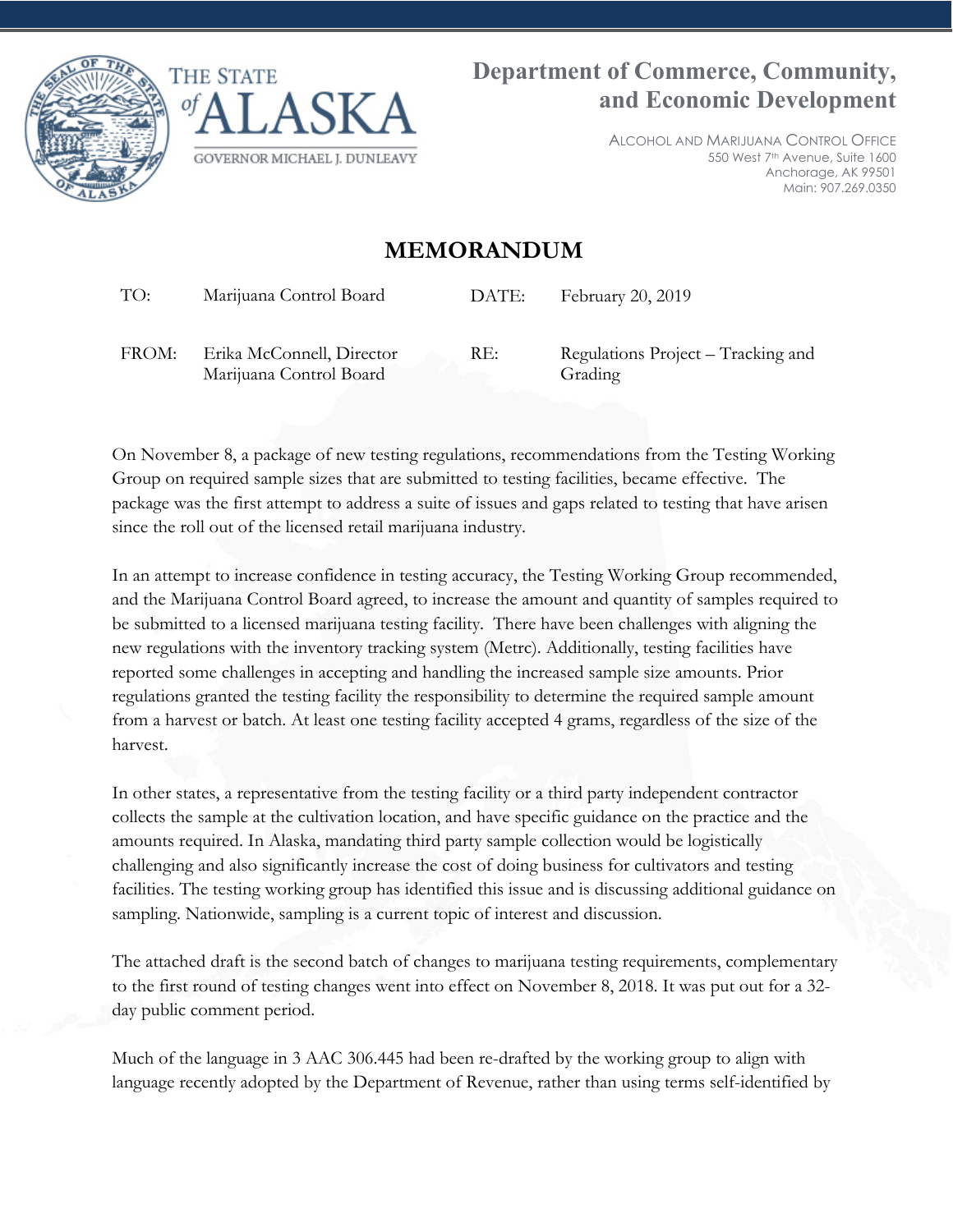Regulation: Tracking and Grading MC Board February 20, 2019 Page 2

the industry. While not ideal, the Testing Working Group reluctantly supported the draft, and the Marijuana Control Board put it out for public comment.

The proposed draft regulations received numerous substantive comments from the public. The comments raised concerns about duplicative or redundant testing that will put a financial burden on licensees, and recommended end product testing. The draft also contains and unclear and inconsistent definitions of "harvest batch" in the regulations. AMCO staff and the Testing Working Group acknowledge the proposed changes in the draft need further clarification, amounting to substantive changes to many of the regulations in this draft and requiring an additional minimum 30 day comment period.

AMCO staff recommends the Marijuana Control Board **not** adopt the proposed language in 3 AAC 306.435, 3 AAC 306.445, and 3 AAC 306.990(b)(3) and (b)(40)-(42). However, staff does recommend the Marijuana Control Board adopt two definitions in the draft that address "total THC" and "total CBD" listed in the current draft as 3 AAC 306.990(b)(43) and (44).

Options for the board:

- Vote to adopt
- Amend; if amendment is substantive, put out for public comment
- Send back to staff for revisions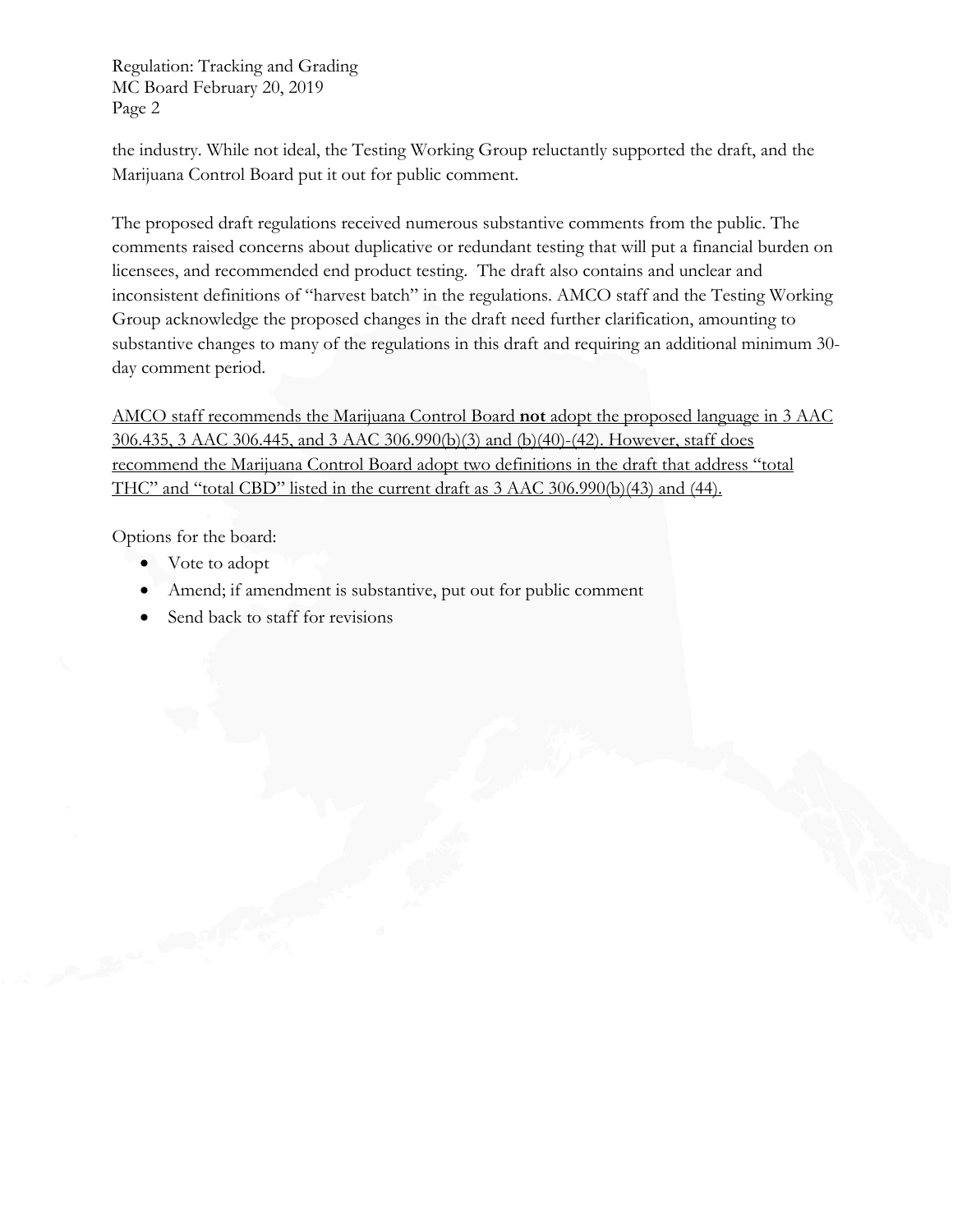(Words in **boldface and underlined** indicate language being added; words CAPITALIZED AND BRACKETED] indicate language being deleted.)

3 AAC 306.435 is amended to read:

**3 AAC 306.435. Marijuana inventory tracking system** (a) A marijuana cultivation facility shall use a marijuana inventory tracking system in compliance with 3 AAC 306.730 to ensure all marijuana propagated, grown, or cultivated on the marijuana cultivation facility's premises is identified and tracked from the time the marijuana is propagated through transfer to another licensed marijuana establishment or destruction. The marijuana cultivation facility shall assign a tracking number to each plant over eight inches tall. When harvested, **each** [BUD AND FLOWER, CLONE OR CUTTINGS, OR LEAVES AND TRIM MAY BE COMBINED IN HARVEST BATCHES OF DISTINCT STRAINS, NOT EXCEEDING FIVE POUNDS. EACH] harvest batch must be given an inventory tracking number. Clones**,** [OR ]cuttings**, or seeds shall be identified by an inventory tracking number; each inventory tracking number shall be assigned to 50 or fewer plants or seeds.** [MUST BE LIMITED TO 50 OR FEWER PLANTS AND IDENTIFIED BY A BATCH TRACKING NUMBER].

**(b)** A marijuana cultivation facility shall record each sale and transport of **any plants or seeds and** each batch in its marijuana inventory tracking system and shall generate a valid transport manifest to accompany **any plants and seeds and** each transported batch. (Eff. 2/21/2016, Register

 $217$ ; am / / , Register ).

| <b>Authority:</b> AS 17.38.010 | AS 17.38.150 | AS 17.38.200 |
|--------------------------------|--------------|--------------|
| AS 17.38.070                   | AS 17.38.190 | AS 17.38.900 |
| AS 17.38.121                   |              |              |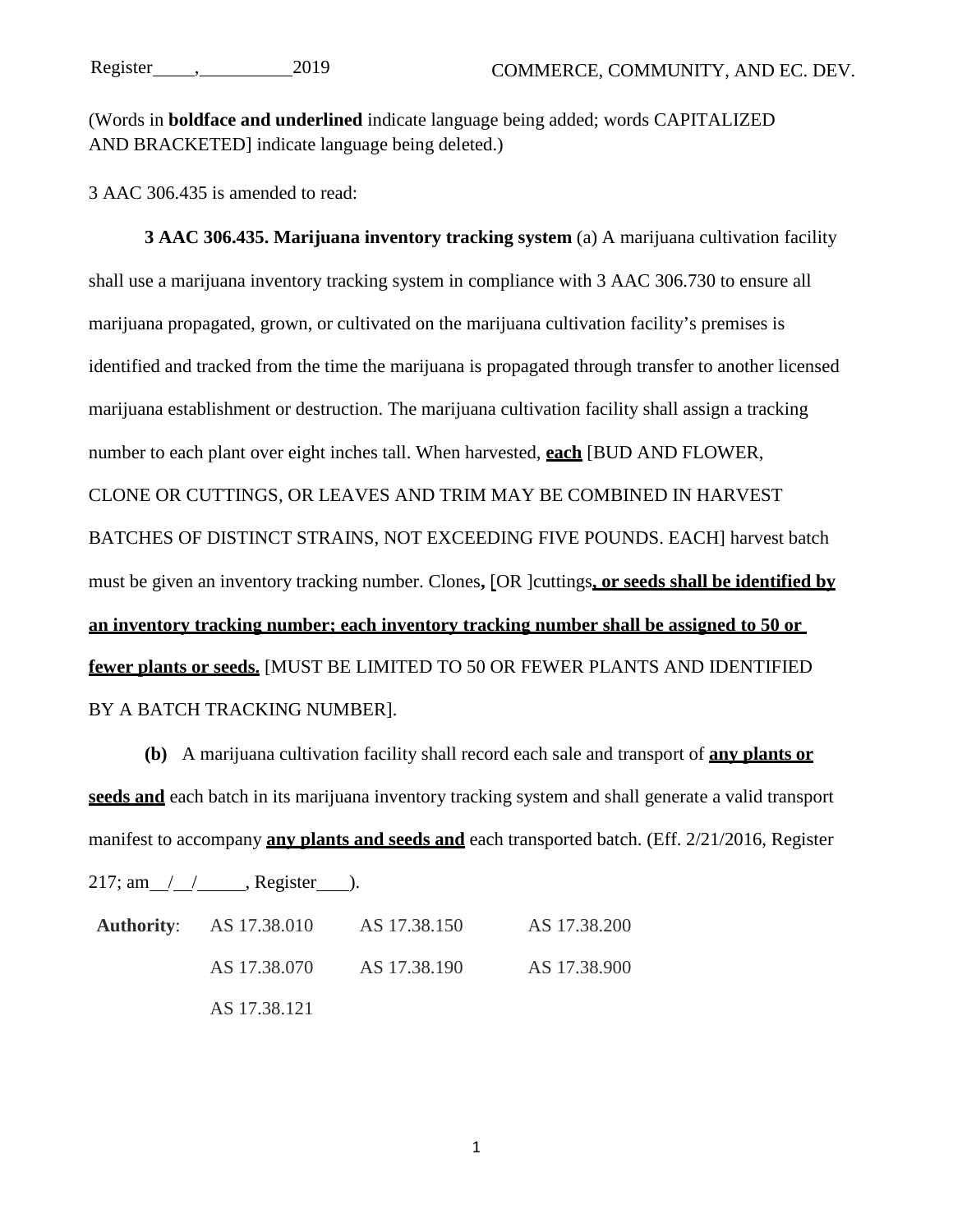3 AAC 306.445 is repealed and readopted to read:

# **3 AAC 306.445. Standards for cultivation and preparation.** (a) A marijuana cultivation facility shall use registered scales in compliance with AS 45.75.080 and 3 AAC 306.745.

(b) Harvested marijuana will be segregated into batches using the following grades:

(2) from marijuana plants that are uniform in strain, cultivated in one place and under the same conditions, using the same medium and agricultural chemicals including pesticides and fungicides, and harvested in a time period not to exceed 72 consecutive hours

- (A) mature bud;
- (B) immature bud; and
- (C) remainder of the plant; and

(3) kief, which may be combined from multiple strains and harvests. (Eff.

 $2/21/2016$ , Register 217; am / / / , Register ...

| <b>Authority:</b> AS 17.38.010 | AS 17.38.150 | AS 17.38.200 |
|--------------------------------|--------------|--------------|
| AS 17.38.070                   | AS 17.38.190 | AS 17.38.900 |
| AS 17.38.121                   |              |              |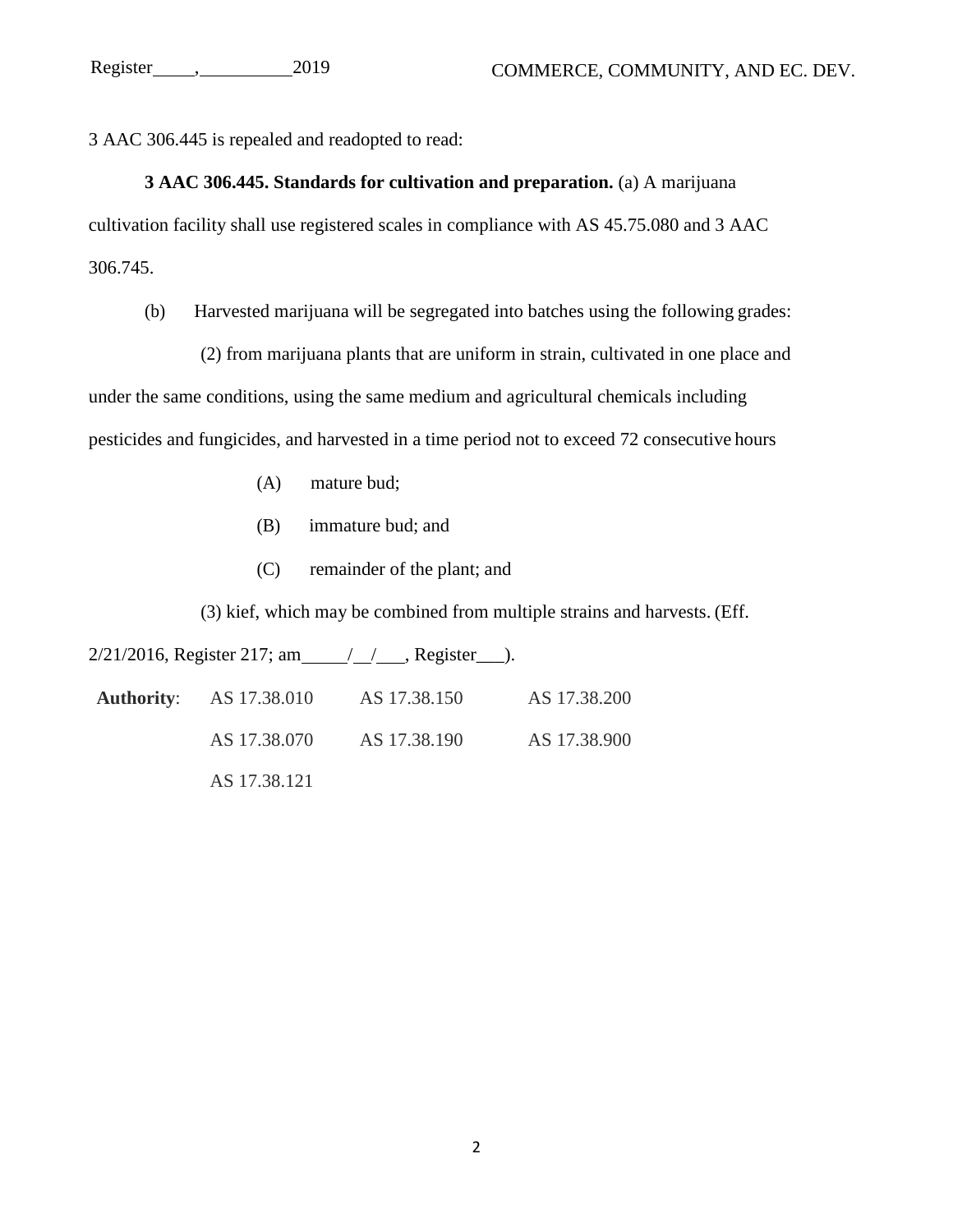3 AAC 306.990 (b) (3) is amended to read:

**(3)** "batch" or "harvest batch" means a specifically identified quantity of **bud and flower,** plant trim, leaf, and other usable product from marijuana plants, **that has been segregated into a specific grade as required by 3 AAC 306.445(b), and does not exceed 10 pounds** [THAT ARE UNIFORM IN STRAIN, CULTIVATED IN ONE PLACE AND UNDER THE SAME CONDITIONS, USING THE SAME MEDIUM AND AGRICULTURAL CHEMICALS INCLUDING PESTICIDES AND FUNGICIDES, AND HARVESTED AT THE SAME TIME]; (Eff. 2/21/2016, Register 217; am / / , Register ). **Authority**: AS 17.38.010 AS 17.38.150 AS 17.38.200 AS 17.38.070 AS 17.38.190 AS 17.38.900

3 AAC 306.990 (b) is amended by adding new paragraphs to read:

AS 17.38.121

(40) "mature bud" means a mature flower formed on a flowering marijuana plant, and consists of calyx, pistils, resin, and trichomes that are generally swelled with resin, dense to sight and touch, and visibly covered in trichomes;

(41) "immature bud" means an immature flower formed on a flowering marijuana plant, and consists of calyx, pistils, resin and trichomes and that generally appear loose, wispy, or leafy, and are not dense to sight or touch.

(42) "remainder of the plant" means any part of or derived from a flowering marijuana plant that does not meet the definition of mature bud, immature bud, clones, cuttings, seeds, or kief.

(43) "total THC" means the sum of THC and  $(0.877)$  \* (THCA)

3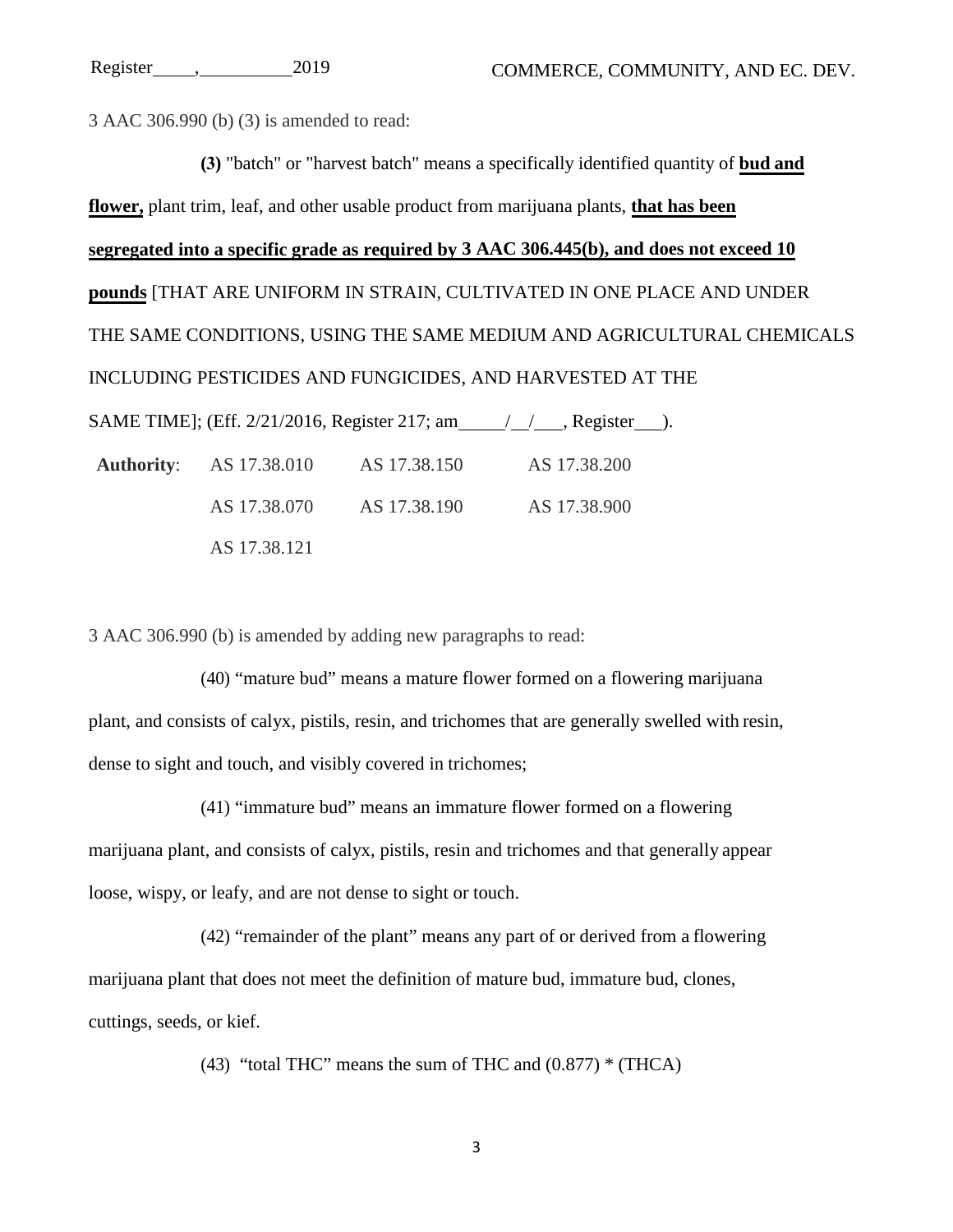(44) "total CBD" means the sum of CBD and  $(0.877)$  \* (CBDA)

(Eff.  $2/21/2016$ , Register 217; am  $\frac{\pi}{2}$  /  $\frac{\pi}{2}$ , Register  $\frac{\pi}{2}$ ).

| <b>Authority:</b> AS 17.38.010 | AS 17.38.150 | AS 17.38.200 |
|--------------------------------|--------------|--------------|
| AS 17.38.070                   | AS 17.38.190 | AS 17.38.900 |
| AS 17.38.121                   |              |              |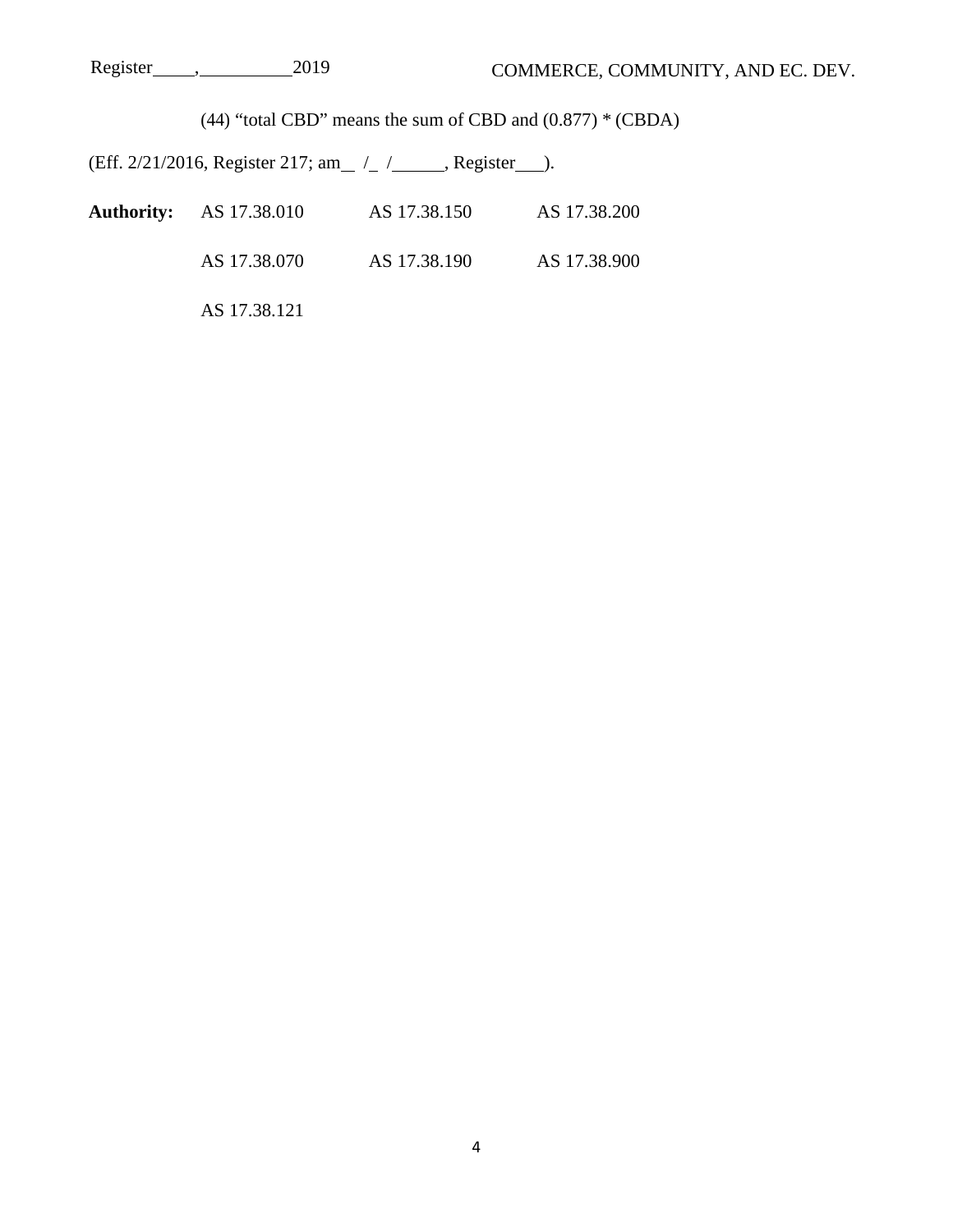| From:    | dollynda Phelps                      |
|----------|--------------------------------------|
| To:      | <b>CED AMCO REGS (CED sponsored)</b> |
| Subject: | PUBLIC COMMENT RE: 306.445(B)        |
| Date:    | Friday, December 07, 2018 3:32:26 PM |

In regards to 306.445, requiring harvested marijuana be segregated into batches of mature bud, immature bud, and the remainder of the plant (trim), and then having all of these batches tested separately creates a HUGE unnecessary expense for cultivators selling trim to a manufacturer.

TRIM TESTING: Amendments made to regulation 306.455 at the Aug 15 meeting regarding testing products not sold directly to retail but instead sold to a manufacturer will financially burden every cultivator in the state, for no purpose. I have personally operated a cultivation facility for 2 years and not once been asked by a manufacturer to test the trim independently.

Repetitive testing for different parts of the same batch will exponentially increase the testing costs per batch, even if the product is trim being sold to a manufacturer, made into a vape pen, and will receive additional testing before being sold to retail.

ANY product for sale to retail for a consumer should be tested. But products sold to a manufacturer already come from a tested batch and receive additional final testing. If a manufacturer only wants to buy trim product that has been tested, this is purely a business negotiation between manufacturer and cultivator. This should in no way be dictated by a regulatory board.

The adoption of this amendment is obviously not in the interest of public safety if the product is not being sold to a consumer. So what is this requirement for? I strongly urge the board to reconsider this amendment and change this as it is an arbitrary requirement which serves no purpose. Trim being sold to a manufacturer should not be **required** to have a separate test.

Definition of Arbitrary:

1- Determined by chance, whim, or impulse, and not by necessity, reason, or principle.

2- A course of action or a decision that is not based on reason or judgment but on personal will or discretion.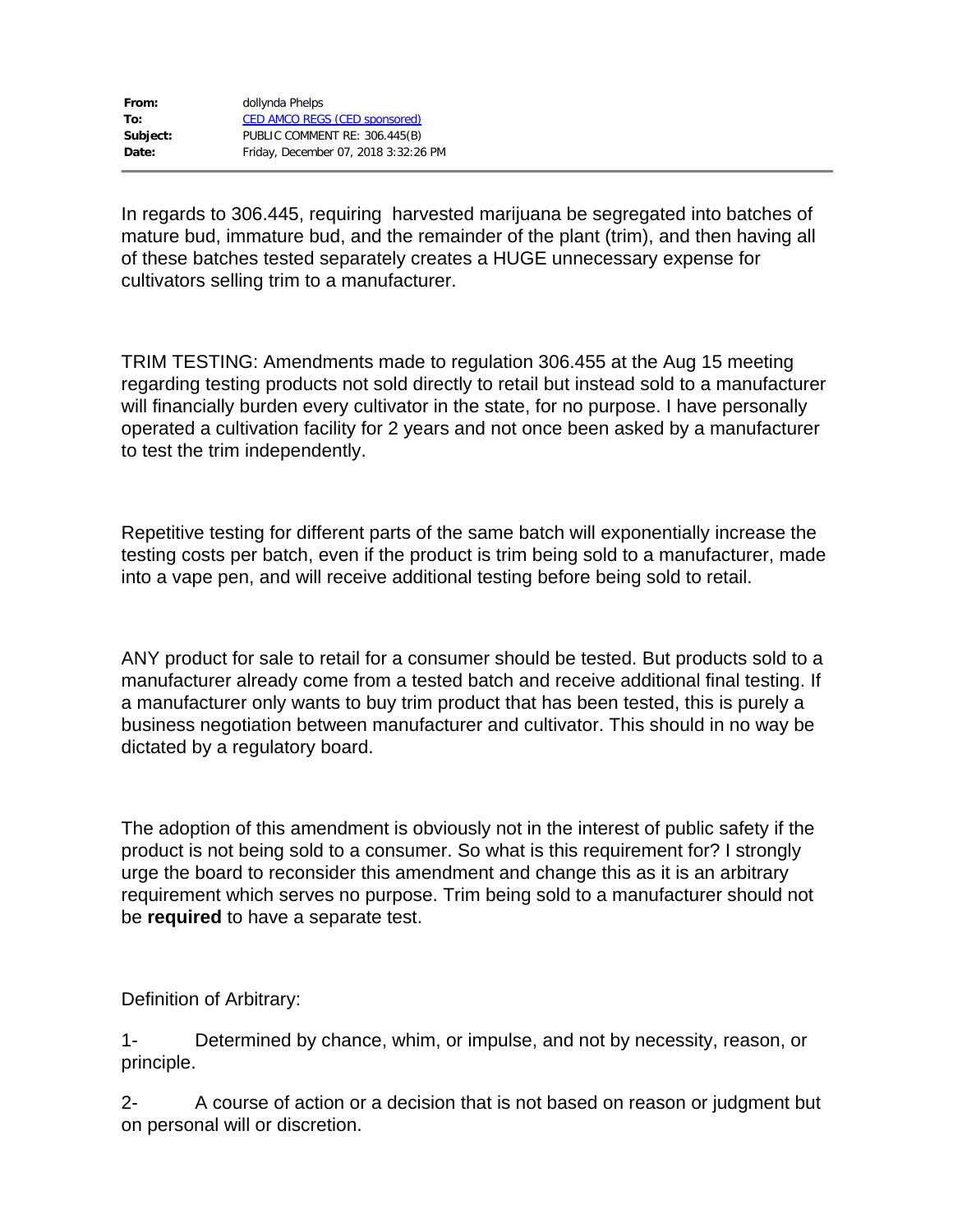Dollynda Phelps

907-252-8026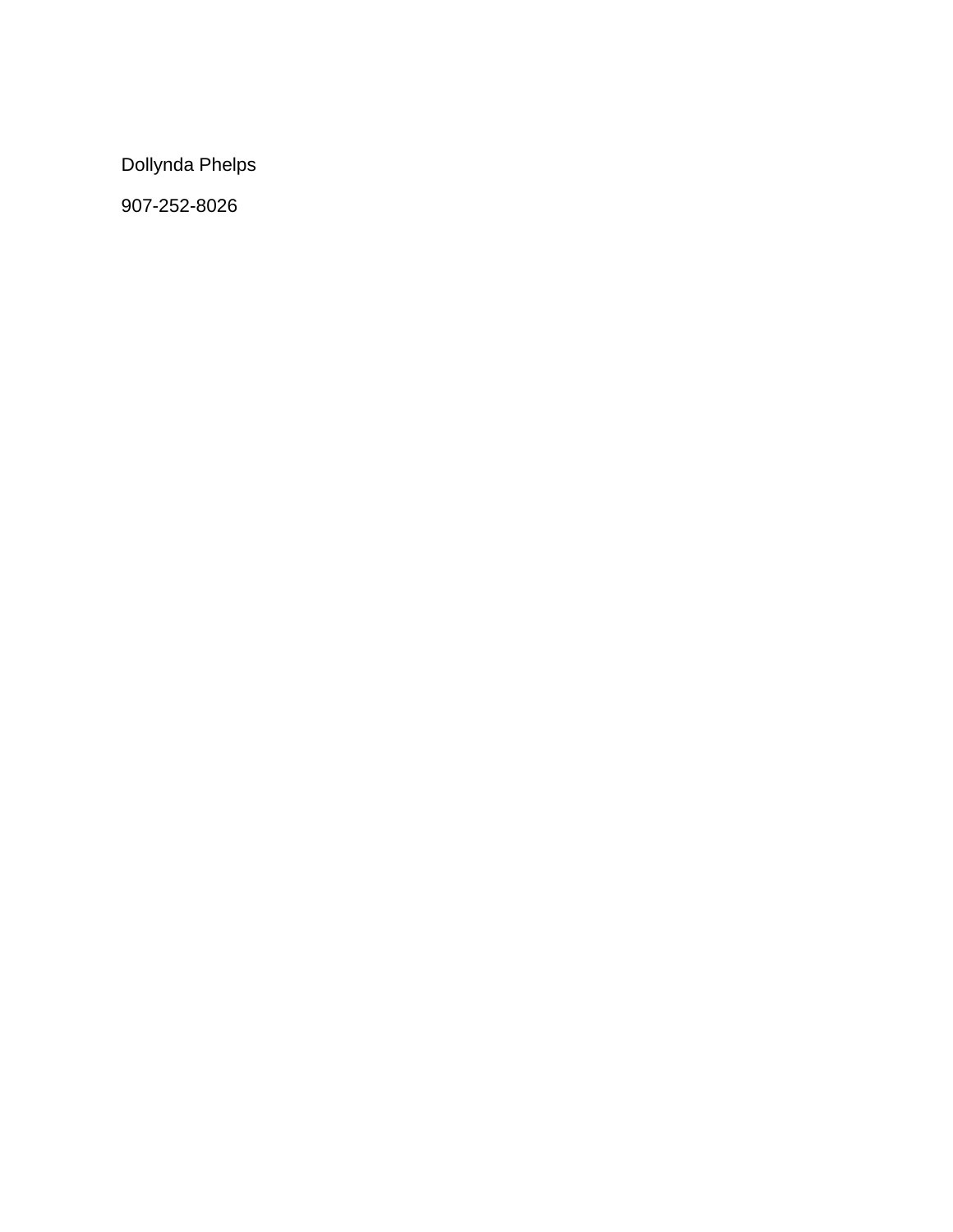| From:    | Barret Goodale                                                                                    |
|----------|---------------------------------------------------------------------------------------------------|
| To:      | CED AMCO REGS (CED sponsored)                                                                     |
| $Cc$ :   | Christian Hood; Trevor Haynes; Greg Allison                                                       |
| Subject: | PUBLIC COMMENT CONCERNING PROPOSED CHANGES ON MARIJUANA INVENTORY TRACKING AND HARVEST<br>GRADING |
| Date:    | Sunday, December 09, 2018 2:32:39 PM                                                              |

#### Marijuana Control Board Members,

The proposed changes to the marijuana inventory tracking and harvest grading will produce economic injury to the legal cannabis industry.

 3 AAC 306.990 (b) (3) regarding the definition of batch or harvest batch has 3 3 major issues.

## 1) Segregation of Harvest batches:

Mandating harvest batches be segregated into grades defined by 3 AAC 306.445(b) increases the cost to cultivators due to the increased cost in testing. If the proposed regulation changes move forward than trim will have to be tested separately from other product. Trim is not nearly as valuable as flower. Trim already has a tax rate that equates to \$240. Testing costs for potency and microbial testing can vary from \$200-300. So if a cultivator had a harvest that produced 1 pound of trim, the cost would be \$440-540 in tax and testing alone. This is more than the market value in most states. Taxing and mandating testing that would create a financial weight greater than the value of a product is not good practice. This will encourage diversion and deceit. The reasonable option would be to not mandate testing for product that would be used for concentrate manufacturing. This would allow for 10 lb batches, without the heavy financial burden of testing a low value product that will undergo testing in the future before consumption.

## 2) Conflict of multiple harvest batch definitions:

Already there are multiple definitions of "harvest batch". In Metrc (the inventory tracking system for Alaska) a harvest batch is the original grouping of plants that are harvested from a single crop and variety. There is no limit to the size. In the regulations there are two definitions. This was made clear by Investigator J. Bankowski via an Advisory Notice on 10/10/17. Investigator Bankowski stated that harvest batch as referred to in 3 AAC 306.435 was separate from every other time harvest batch was mentioned in the regulations. So if the board chooses to make an amendment to the definition of harvest batch under 3 AAC 306.990, it would be wise to take the opportunity to separate these three definitions that all use the same term. Speaking with the administrators of Metrc the terms that would match the regulations would be Harvest Batch, Package, and Testing batch lot. **Harvest Batch** is the term Metrc uses for the original grouping of plants that are harvested from a single crop and variety, the purpose is to report the wet weight, non usable plant waste, and show the origin of all packages and testing batch lots that arise from said harvest. **Testing Batch Lot** is the term Metrc has used in other states that have a batch size limit. This term could be synonymous with 3 AAC 306.990. Lastly, **package** is the term in Metrc that is being described under 3 AAC 306.435. By using three terms for three definitions instead of one term for three definitions, much confusion could be avoided and could enhance licensees ability to follow the regulations and stay compliant.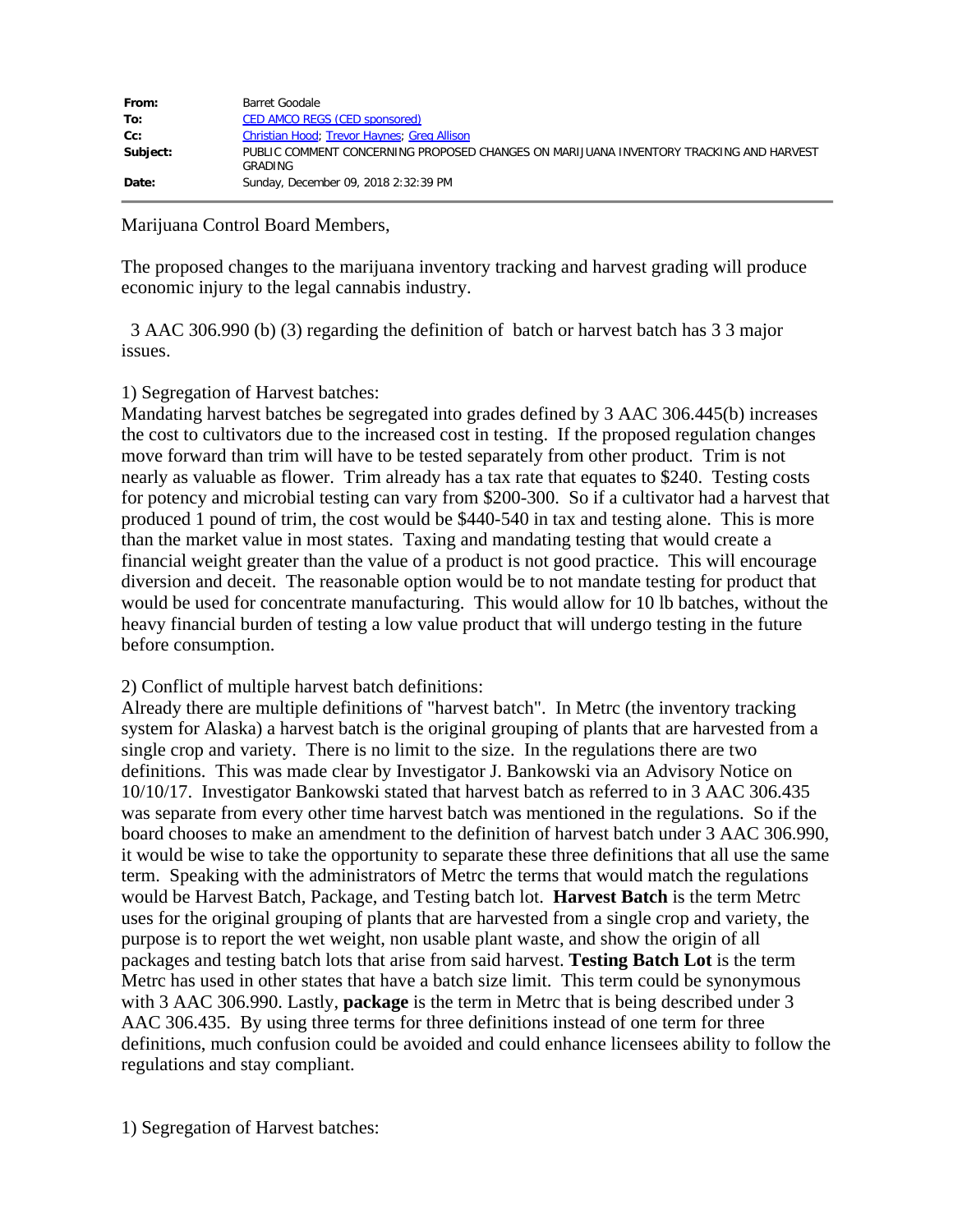Mandating harvest batches be segregated into grades defined by 3 AAC 306.445(b) increases the cost to cultivators due to the increased cost in testing. If the proposed regulation changes move forward than trim will have to be tested separately from other product. Trim is not nearly as valuable as flower. Trim already has a tax rate that equates to \$240. Testing costs for potency and microbial testing can vary from \$200-300. So if a cultivator had a harvest that produced 1 pound of trim, the cost would be \$440-540 in tax and testing alone. This is more than the market value in most states. Taxing and mandating testing that would create a financial weight greater than the value of a product is not good practice. This will encourage diversion and deceit. The reasonable option would be to not mandate testing for product that would be used for concentrate manufacturing. This would allow for 10 lb batches, without the heavy financial burden of testing a low value product that will undergo testing in the future before consumption.

3) The impact of the 10lb harvest batch is already being enforced

Because of the 11.8.2018 changes made to 3 AAC 306.455, AMCO has already been enforcing the 10lb maximum to testing batch size. This is relevant to the current regulatory changes that are out for public comment because according to the AMCO state website, "3 AAC 306.990 is proposed to add new definitions for marijuana and limit harvest batches to 10 pounds." This conflict should be considered as the points I have made herein are applicable to this public comment period, but AMCO has used their authority to interpret the regulations and circumvent the board and prematurely instate the 10lb harvest batch limit without public comment. This is in direct violation of due process according to AS 44.62.210. The financial impact of the 10lb harvest batch limit is now in place due to the overreach of AMCO enforcement and needs to be addressed immediately. I hope that the board will address this overreach.

I appreciate your time and for providing me with a platform to express my concerns, comments,and respect for this board.

Sincerely,

C. Barret Goodale GOOD Cultivation Manager 907-699-9478

Follow GOOD on **[Instagram](https://urldefense.proofpoint.com/v2/url?u=https-3A__www.instagram.com_goodakcannabis_-3Fhl-3Den&d=DwMFaQ&c=teXCf5DW4bHgLDM-H5_GmQ&r=4M-EnMjk-bwCuHbOOAciFdymXBXfJ4ojVwApzxlAloQ&m=14082PuqU7umpE3Wi6B70iiTtomlmUAcpTC1mJYNVoc&s=PvkqSO6EeAYCzkY4bcAco_pM__iAns1R3Jsq4oIs2RY&e=)**, [Twitter](https://urldefense.proofpoint.com/v2/url?u=https-3A__twitter.com_goodakcannabis&d=DwMFaQ&c=teXCf5DW4bHgLDM-H5_GmQ&r=4M-EnMjk-bwCuHbOOAciFdymXBXfJ4ojVwApzxlAloQ&m=14082PuqU7umpE3Wi6B70iiTtomlmUAcpTC1mJYNVoc&s=mQnFPFS_yiu0wccDIBZGYIbAhOgPc9WIrAiKSV5hgtw&e=), and **[Facebook](https://urldefense.proofpoint.com/v2/url?u=http-3A__fb.me_goodalaska&d=DwMFaQ&c=teXCf5DW4bHgLDM-H5_GmQ&r=4M-EnMjk-bwCuHbOOAciFdymXBXfJ4ojVwApzxlAloQ&m=14082PuqU7umpE3Wi6B70iiTtomlmUAcpTC1mJYNVoc&s=jPI-GHcR8uVDc8FSZjn9o-ocjjKKAilZIyvxbXcxoPM&e=)** Alaska Marijuana Industry Association member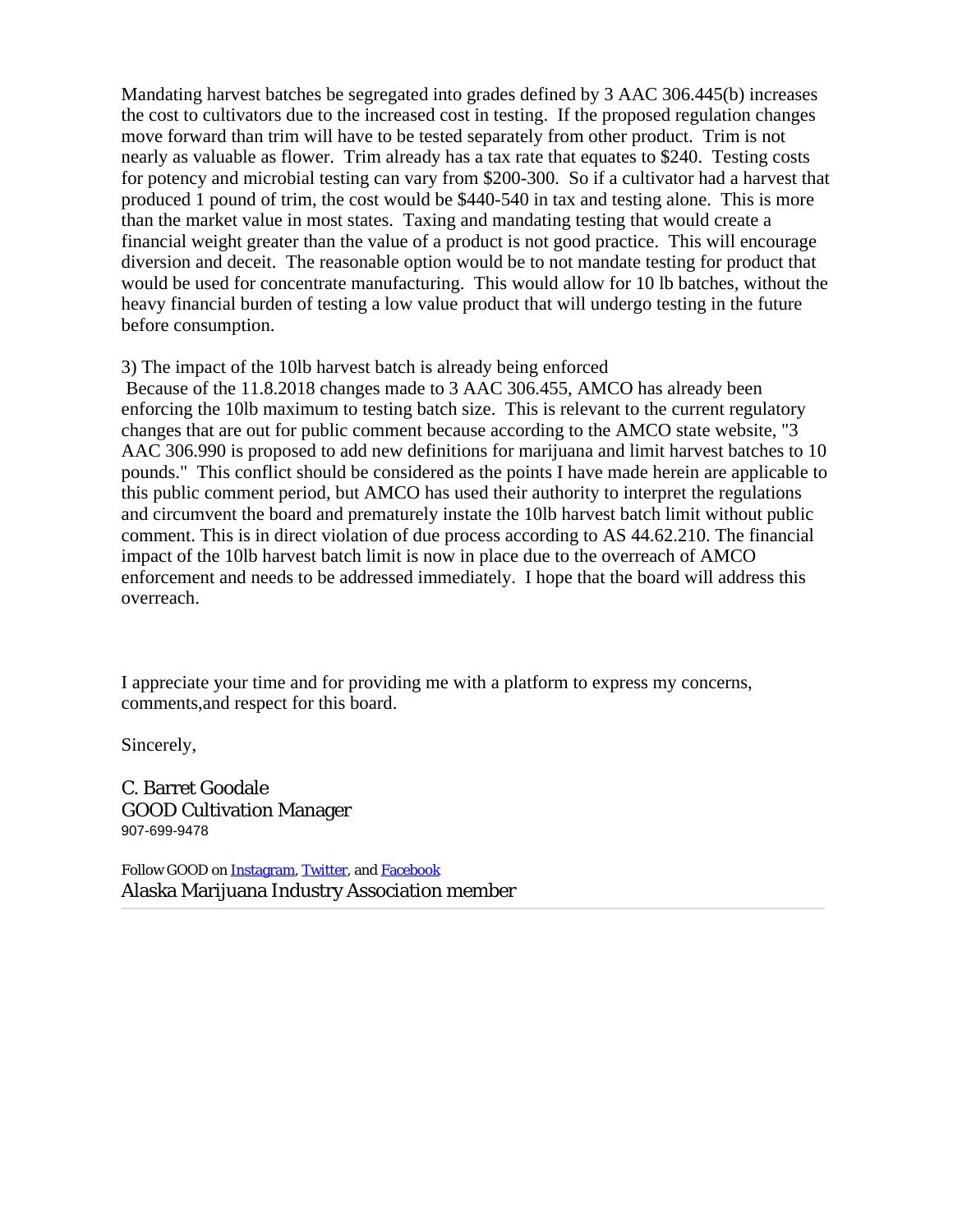| <b>Submitted By</b>         | <b>Comment</b>                                    |
|-----------------------------|---------------------------------------------------|
| 12/7/2018 3:44:19 PM        | Greetings,                                        |
| Anchorage (Midtown), AK, US | Requiring Marijuana be segregated into graded     |
| Anonymous User              | batches may cause problems. when would the        |
|                             | division happen? we would harvest the whole       |
|                             | plant, allow it to dry, then begin to process it. |
|                             | we will not have a total amount of product until  |
|                             | it is completely processed. meaning, I cannot     |
|                             | pull abnormal bud away from good bud before       |
|                             | the entire harvest batch is worked through. at    |
|                             | the point of complete processing, we would        |
|                             | then create individual packages of the specific   |
|                             | grade of product for sale. do not require us to   |
|                             | create a package before we know what is in the    |
|                             | package.                                          |
|                             | proposing harvest batches are no larger than 10   |
|                             | pounds creates issues. is it 10 pounds of dried   |
|                             | product in a single harvest batch? are you        |
|                             | referring to whole un-trimmed flower in a single  |
|                             | 10 pound batch? how could we anticipate how       |
|                             | many whole wet plants it will take to achieve 10  |
|                             | pounds of whole dry flower? if we harvest all     |
|                             | into one whole harvest batch, then pull 10        |
|                             | pounds of dried product out to get tested, that   |
|                             | can work. that option will keep the tested        |
|                             | amount to 10 pounds per test. which is what I     |
|                             | hope you are trying to achieve. change that       |
|                             | language, "tested amount cannot exceed 10         |
|                             | pounds in a single test." please do not ask us to |
|                             | assume the dry weight of product when we only     |
|                             | have the whole wet plant to base our decision     |
|                             | on.                                               |
|                             | thank you for your time,                          |
|                             | have a glorious day!                              |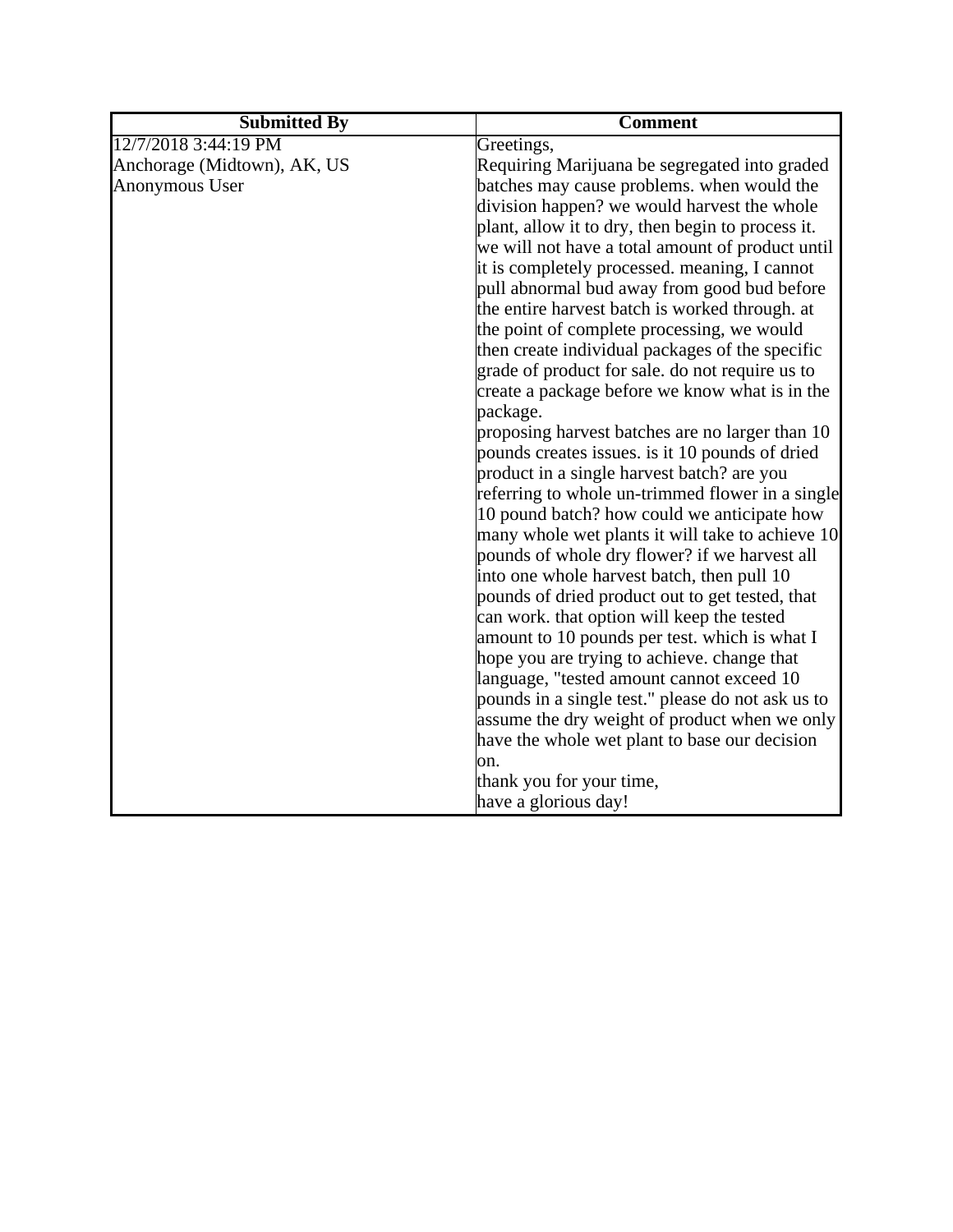

John E. Redden **General Counsel** 645 G Street, Suite 100-907 Anchorage, Alaska 99501 Ph: (816) 830-6978 Em: JRedden@GreatNorthernCannabis.com

December 12, 2018

Marijuana Control Board Mark Springer, Chair Jeff Ankerfelt Loren Jones **Brandon Emmett** Nicholas Miller Alcohol & Marijuana Control Office 550 West Seventh Avenue, Suite 1600 Anchorage, Alaska 99501

RE: Proposed amendments to 3 AAC 306.435, 3 AAC 306.445 and 3 AAC 306.990

Dear Sirs:

Great Northern Cannabis, Incorporated (GNC) is an Alaska corporation with approximately 80 full- and part-time employees, and roughly two dozen Alaskan shareholders from a wide variety of backgrounds. We currently own and operate a cultivation facility and two retail stores. We thank you for the opportunity to comment on the proposed regulations, especially those dealing with new definitions for marijuana and limit harvest batches to 10 pounds.

While GNC does not have any specific objections to the proposed amendments, we do have reservations that the proposed amendments will achieve their intended purpose. For starters, the only certainty of the proposed amendments is increased business for marijuana testing facilities. If the aim of the proposed amendments is to provide a higher level of consumer safety and protection, our opinion is the regulations should be amended to ensure random testing-testing that is representative of each actual harvest batch. Under the proposed amendments, nothing prevents a cultivator from submitting samples harvested from a single plant for multiple batches harvested simultaneously.

 $III$  $III$  $III$  $III$  $III$ 

Page  $|1$ 

GreatNorthernCannabis.com

907.929.9333 · 645 G Street, Suite 100-907 · Anchorage, Alaska 99501